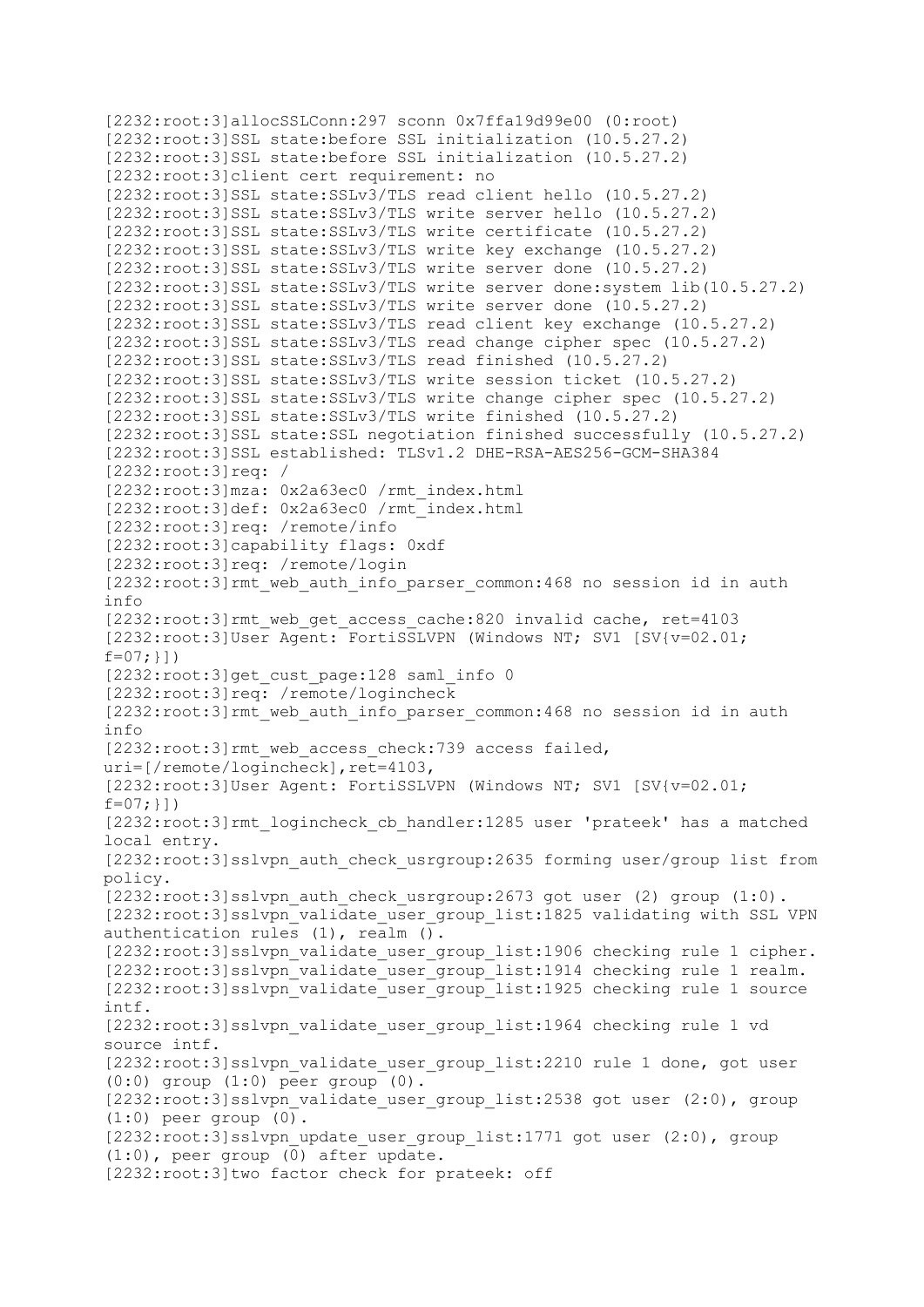```
[2232:root:3]sslvpn_authenticate_user:166 authenticate_user: [prateek]
[2232:root:3]sslvpn_authenticate_user:173 create fam state
[2232:root:3]fam_auth_send_req:880 found node prateek:0:, valid:1
[2232:root:3][fam_auth_send_req_internal:424] Groups sent to FNBAM:
[2232:root:3]group desc[0].grpname = prateek
[2232:root:3]group desc[1].grpname = Domain Group
[2232:root:3] [fam auth send req internal:436] FNBAM opt = 0X201420
[1909] handle req-Rcvd auth req 1682345159 for prateek in opt=00201420
prot=11
[466] __compose_group_list_from_req-Group 'prateek', type 5
[466] _compose_group_list_from_req-Group 'Domain Group', type 1
[617] fnbamd_pop3_start-prateek
[380] radius_start-Didn't find radius servers (0)
[750] auth_tac_plus_start-Didn't find tac_plus servers (0)
[954] fnbamd cfg get ldap list by user-
[2147] __match_and_update_auth_user-Found a matching user in CMDB
'prateek'
[942] __fnbamd_cfg_add_ldap_by_user-Loaded LDAP server 'My-LDAP' for user 
'prateek' (16777218)
[2232:root:3]fam_auth_send_req_internal:512 fnbam_auth return: 4
[1131] fnbamd cf\overline{g} get ldap list-Total ldap servers to try: 1
[1713] fnbamd ldap init-search filter is: sAMAccountName=prateek
[1722] fnbamd ldap init-search base is: DC=SISCO,DC=COM
[1146] fnbamd ldap dns cb-Resolved My-LDAP:10.220.6.107 to
10.220.6.107, cur stack size:1
[919] __fnbamd_ldap_get_next_addr-
[1152] __fnbamd_ldap_dns_cb-Connection starts My-LDAP:10.220.6.107, addr
10.220.6.107 over SSL
[874] fnbamd ldap start conn-Still connecting 10.220.6.107.
[633] create auth session-Total 1 server(s) to try
[1103] ldap connect-tcps connect(10.220.6.107) is established.
[981] ldap rxtx-state 3(Admin Binding)
[363] ldap build bind req-Binding to 'sisco\administrator'
[1084] fnbamd ldap send-sending 43 bytes to 10.220.6.107
[1096] fnbamd_ldap_send-Request is sent. ID 1
[981] __ldap_rxtx-state 4(Admin Bind resp)
[1127] fnbamd ldap read-Read 8
[1233] fnbamd ldap recv-Leftover 2
[1127] finbamd ldap read-Read 14
[1307] fnbamd ldap recv-Response len: 16, svr: 10.220.6.107
[988] fnbamd ldap parse response-Got one MESSAGE. ID:1, type:bind
[1023] fnbamd ldap parse response-ret=0
[1048] __ldap_rxtx-Change state to 'DN search'
        \frac{1}{2}dap rxtx-state 11(DN search)
[751] fnbamd_ldap_build_dn_search_req-base:'DC=SISCO,DC=COM' 
filter:sAMAccountName=prateek
[1084] fnbamd_ldap_send-sending 73 bytes to 10.220.6.107
[1096] fnbamd ldap send-Request is sent. ID 2
[981] ldap rxtx-state 12(DN search resp)
[1127] fnbamd ldap read-Read 8
[1233] fnbamd_ldap_recv-Leftover 2
[1127] fnbamd ldap read-Read 50
[1307] finbamd ldap recv-Response len: 52, svr: 10.220.6.107
[988] fnbamd ldap parse response-Got one MESSAGE. ID:2, type:search-entry
[1023] fnbamd ldap parse response-ret=0
[1220] fnbamd ldap dn entry-Get DN
'CN=prateek,CN=Users,DC=SISCO,DC=com'
[1127] fnbamd ldap read-Read 8
```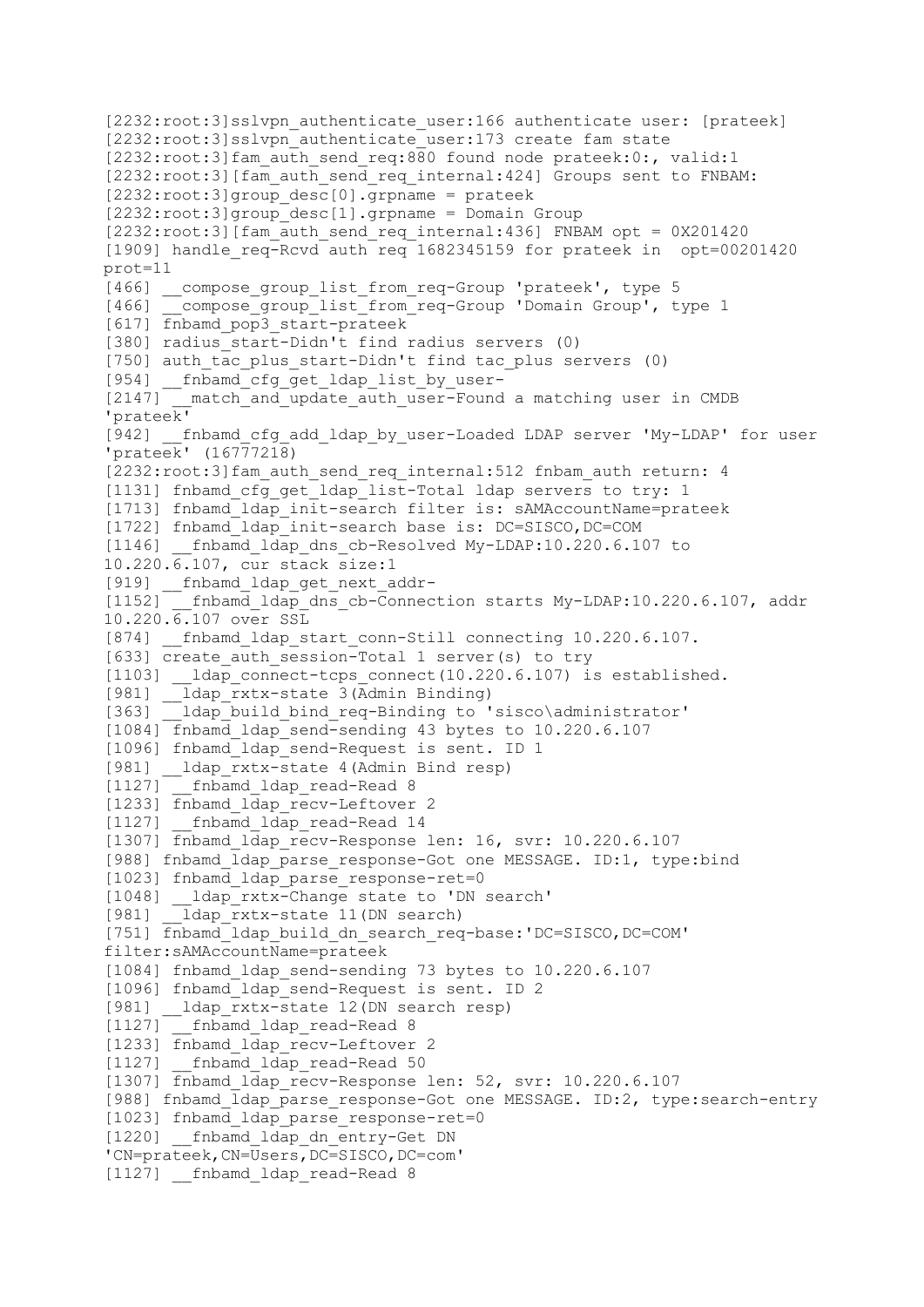[1233] fnbamd ldap recv-Leftover 2 [1127] fnbamd ldap read-Read 63 [1307] fnbamd ldap recv-Response len: 65, svr: 10.220.6.107 [988] fnbamd ldap parse response-Got one MESSAGE. ID:2, type:searchreference [1023] fnbamd ldap parse response-ret=0  $\overline{11271}$  fnbamd ldap read-Read 8 [1233] fnbamd ldap\_recv-Leftover 2 [1127] fnbamd ldap read-Read 75 [1307] fnbamd ldap recv-Response len: 77, svr: 10.220.6.107 [988] fnbamd ldap parse response-Got one MESSAGE. ID:2, type:searchreference [1023] fnbamd ldap parse response-ret=0 [1127] fnbamd ldap read-Read 8 [1233] fnbamd ldap recv-Leftover 2 [1127] fnbamd ldap read-Read 75 [1307] finbamd ldap recv-Response len: 77, svr: 10.220.6.107 [988] fnbamd\_ldap\_parse\_response-Got one MESSAGE. ID:2, type:searchreference [1023] fnbamd\_ldap\_parse\_response-ret=0 [1127] fnbamd ldap read-Read 8 [1233] fnbamd ldap recv-Leftover 2 [1127] fnbamd ldap read-Read 59 [1307] fnbamd ldap recv-Response len: 61, svr: 10.220.6.107 [988] fnbamd ldap parse response-Got one MESSAGE. ID:2, type:searchreference [1023] fnbamd\_ldap\_parse\_response-ret=0 [1127] \_\_fnbamd\_ldap read-Read 8 [1233] fnbamd ldap recv-Leftover 2 [1127] fnbamd ldap read-Read 14 [1307] fnbamd\_ldap\_recv-Response len: 16, svr: 10.220.6.107 [988] fnbamd\_ldap\_parse\_response-Got one MESSAGE. ID:2, type:searchresult [1023] fnbamd ldap parse response-ret=0 [1048] \_\_ldap\_rxtx-Change state to 'User Binding' [981] ldap rxtx-state 5(User Binding) [596] fnbamd\_ldap\_build\_userbind\_req-Trying DN 'CN=prateek,CN=Users,DC=SISCO,DC=com' [363] ldap build bind req-Binding to 'CN=prateek,CN=Users,DC=SISCO,DC=com' [1084] fnbamd ldap send-sending 88 bytes to 10.220.6.107 [1096] fnbamd\_ldap\_send-Request is sent. ID 3 [981] ldap rxtx-state 6(User Bind resp) [1127] fnbamd ldap read-Read 8 [1233] finbamd ldap recv-Leftover 2 [1127] fnbamd ldap read-Read 14 [1307] fnbamd ldap recv-Response len: 16, svr: 10.220.6.107 [988] fnbamd ldap parse response-Got one MESSAGE. ID:3, type:bind [1023] fnbamd ldap parse\_response-ret=0 [1048] ldap rxtx-Change state to 'Attr query' [981] ldap rxtx-state 7(Attr query) [649] fnbamd\_ldap\_build\_attr\_search\_req-Adding attr 'memberOf' [661] fnbamd\_ldap\_build\_attr\_search\_reqbase:'CN=prateek,CN=Users,DC=SISCO,DC=com' filter:cn=\* [1084] fnbamd\_ldap\_send-sending 111 bytes to 10.220.6.107 [1096] fnbamd ldap send-Request is sent. ID 4 [981] \_\_ldap\_rxtx-state 8(Attr query resp) [1127] fnbamd ldap read-Read 8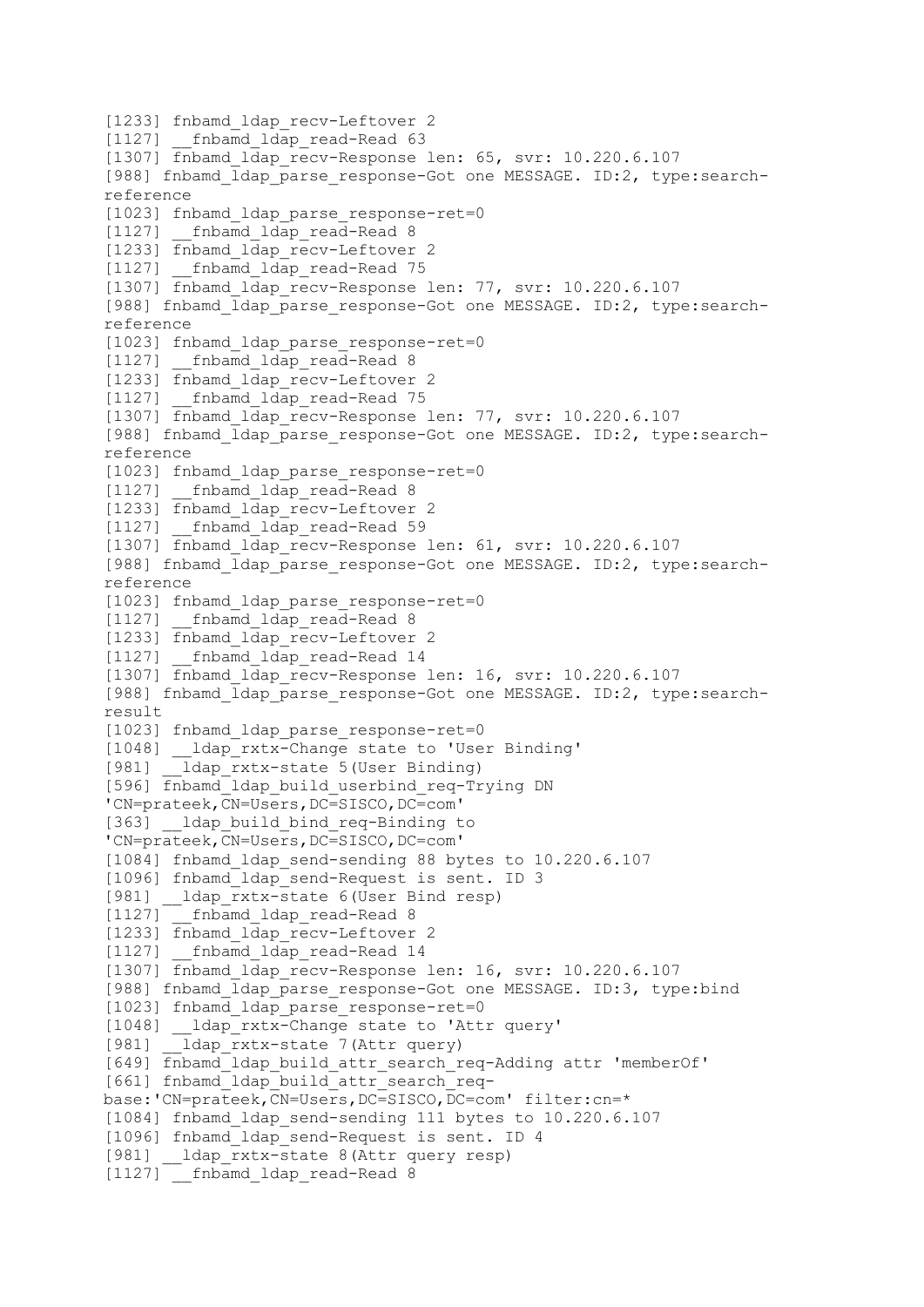```
[1233] fnbamd ldap recv-Leftover 2
[1127] fnbamd ldap read-Read 244
[1307] fnbamd ldap recv-Response len: 246, svr: 10.220.6.107
[988] fnbamd ldap parse response-Got one MESSAGE. ID:4, type:search-entry
[1023] fnbamd ldap parse response-ret=0
[556] get member of groups-Get the memberOf groups.
[522] retrieve group values-Get the memberOf groups.
[533] __retrieve_group_values-_attr='memberOf', found 2 values
[542] retrieve group values-
val[0]='CN=Restricted,CN=Users,DC=SISCO,DC=com'
[542] __retrieve_group_values-val[1]='CN=Domain 
Computers,CN=Users,DC=SISCO,DC=com'
[1127] fnbamd ldap read-Read 8
[1233] fnbamd ldap recv-Leftover 2
[1127] fnbamd ldap read-Read 14
[1307] fnbamd ldap recv-Response len: 16, svr: 10.220.6.107
[988] fnbamd ldap parse response-Got one MESSAGE. ID:4, type:search-
result
[1023] fnbamd ldap parse response-ret=0
[1300] __fnbamd_ldap_attr_next-Entering CHKPRIMARYGRP state
[1048] __ldap_rxtx-Change state to 'Primary group query'
[981] ldap rxtx-state 13(Primary group query)
[685] fnbamd_ldap_build_primary_grp_search_req-starting primary group 
check...
[689] fnbamd_ldap_build_primary_grp_search_req-number of sub auths 5 
[707] fnbamd_ldap_build_primary_grp_search_req-base:'DC=SISCO,DC=COM' 
filter:(&(objectclass=group)(objectSid=\01\05\00\00\00\00\00\05\15\00\00\
00\7b\81\97\ee\75\c2\44\96\78\f6\8d\96\01\02\00\00))
[1084] fnbamd ldap send-sending 119 bytes to 10.220.6.107
[1096] fnbamd ldap send-Request is sent. ID 5
[981] __ldap_rxtx-state 14(Primary group query resp)
[1127] fnbamd ldap read-Read 8
[1233] fnbamd ldap recv-Leftover 2
[1127] __fnbamd_ldap_read-Read 108
[1307] fnbamd ldap recv-Response len: 110, svr: 10.220.6.107
[988] fnbamd ldap parse response-Got one MESSAGE. ID:5, type:search-entry
[1023] fnbamd ldap parse response-ret=0
[472] __get_one_group-group: CN=Domain Users, CN=Users, DC=SISCO, DC=com
[1127] fnbamd ldap read-Read 8
[1233] fnbamd ldap recv-Leftover 2
[1127] finbamd ldap read-Read 63
[1307] finbamd ldap recv-Response len: 65, svr: 10.220.6.107
[988] fnbamd_ldap_parse_response-Got one MESSAGE. ID:5, type:search-
reference
[1023] fnbamd ldap parse response-ret=0
[1127] fnbamd ldap read-Read 8
[1233] fnbamd ldap recv-Leftover 2
[1127] fnbamd ldap read-Read 75
[1307] fnbamd ldap recv-Response len: 77, svr: 10.220.6.107
[988] fnbamd ldap parse response-Got one MESSAGE. ID:5, type:search-
reference
[1023] fnbamd ldap parse response-ret=0
[1127] fnbamd ldap read-Read 8
[1233] fnbamd ldap recv-Leftover 2
[1127] fnbamd ldap read-Read 75
[1307] fnbamd ldap recv-Response len: 77, svr: 10.220.6.107
[988] fnbamd ldap parse response-Got one MESSAGE. ID:5, type:search-
reference
```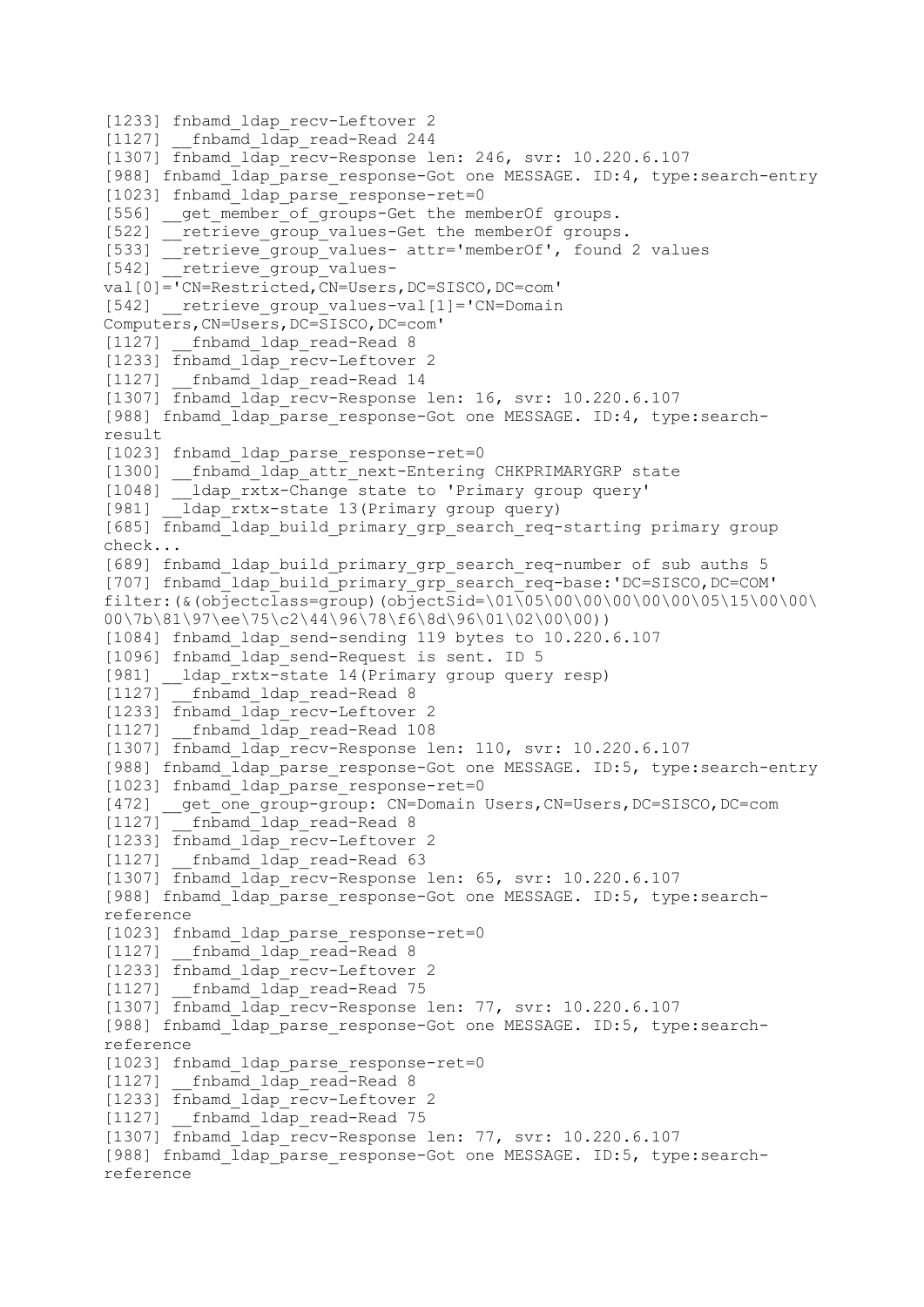```
[1023] fnbamd ldap parse response-ret=0
[1127] fnbamd ldap read-Read 8
[1233] fnbamd ldap recv-Leftover 2
[1127] fnbamd ldap read-Read 59
[1307] fnbamd ldap recv-Response len: 61, svr: 10.220.6.107
[988] fnbamd ldap parse response-Got one MESSAGE. ID:5, type:search-
reference
[1023] fnbamd ldap parse response-ret=0
[1127] fnbamd ldap read-Read 8
[1233] fnbamd ldap recv-Leftover 2
[1127] __fnbamd_ldap_read-Read 14
[1307] fnbamd_ldap_recv-Response len: 16, svr: 10.220.6.107
[988] fnbamd ldap parse response-Got one MESSAGE. ID:5, type:search-
result
[1023] fnbamd ldap parse response-ret=0
[1428] __fnbamd_ldap_primary grp next-Auth accepted
        -<br>[1dap rxtx-Change state to 'Done'
[1048] \frac{1}{2}ldap\frac{rxtx-\text{Change}}{23}<br>
[981] \frac{1}{2}ldap\frac{rxtx-\text{state}}{23} (Done)
[1084] fnbamd_ldap_send-sending 7 bytes to 10.220.6.107
[1096] fnbamd ldap send-Request is sent. ID 6
[785] __ldap_done-svr 'My-LDAP'
[755] __ldap_destroy-
[725] ldap stop-Conn with 10.220.6.107 destroyed.
[2679] fnbamd ldap result-Result for ldap svr 10.220.6.107(My-LDAP) is
SUCCESS
[401] ldap copy grp list-copied CN=Restricted, CN=Users, DC=SISCO, DC=com
[401] ldap_copy_grp_list-copied CN=Domain 
Computers,CN=Users,DC=SISCO,DC=com
[401] ldap copy grp list-copied CN=Domain Users, CN=Users, DC=SISCO, DC=com
[1636] fnbam user auth group match-req id: 1682345159, server: My-LDAP,
local auth: 0, dn match: 1
[1582] group match-User 'prateek' passed group matching
[1585] __group_match-Add matched user 'prateek'(16777218)
[1603] __group_match-Group 'Domain Group' passed group matching
[1606] group match-Add matched group 'Domain Group'(2)
[2690] fnbamd ldap result-Passed group matching
[217] fnbamd_comm_send_result-Sending result 0 (nid 0) for req 
1682345159, len=2214
[2232:root:3]fam_auth_proc_resp:1294 fnbam_auth_update_result_return: 0
[2232:root:3][fam_auth_proc_resp:1392] Authenticated groups (2) by FNBAM
with auth type (16):[2232:root:3][789] destroy_auth_session-delete session 1682345159
[755] __ldap_destroy-
[1764] fnbamd ldap auth ctx free-Freeing 'My-LDAP' ctx
Received: auth_rsp_data.grp_list[0] = 16777218 
[2232:root:3]Received: auth rsp data.grp list[1] = 2[2232:root:3]fam_auth_proc_resp:1417 found node Domain Group:0:, valid:1,
auth:0
[2232:root:3]Validated: auth rsp data.grp list[1] = Domain Group
[2232:root:3]Auth successful for user prateek
[2232:root:3]fam do cb:663 fnbamd return auth success.
[2232:root:3]SSL VPN login matched rule (0).
[2232:root:3]got public IP address: X.X.X.X
[2232:root:3]User Agent: FortiSSLVPN (Windows NT; SV1 [SV{v=02.01; 
f=07;}])
[2232:root:3]rmt web session create:1144 create web session, idx[0]
[2232:root:3]login_succeeded:534 redirect to hostcheck
```